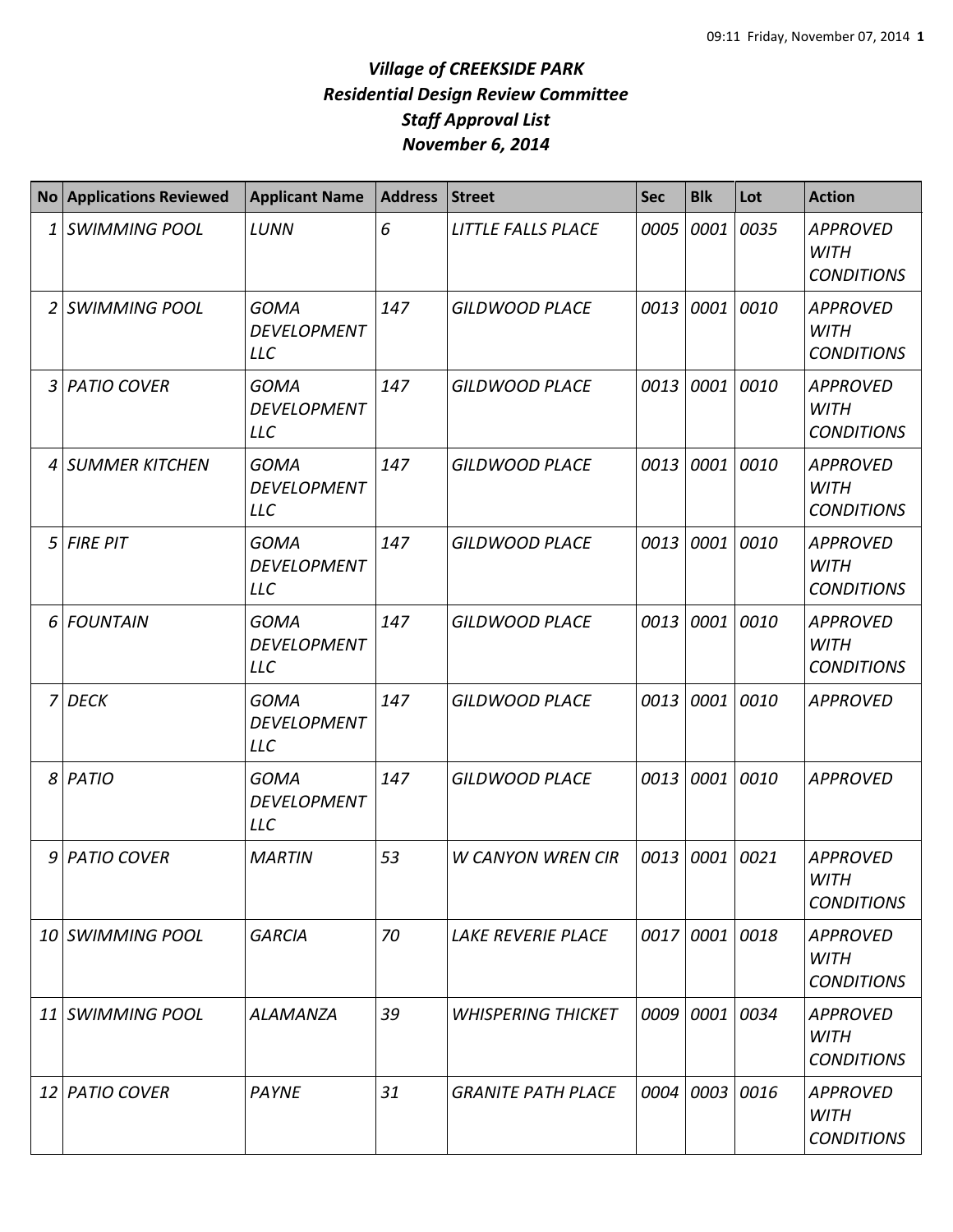| <b>No</b>       | <b>Applications Reviewed</b> | <b>Applicant Name</b> | <b>Address</b> | <b>Street</b>             | <b>Sec</b> | <b>Blk</b> | Lot  | <b>Action</b>                                       |
|-----------------|------------------------------|-----------------------|----------------|---------------------------|------------|------------|------|-----------------------------------------------------|
| 13 <sup>1</sup> | <b>SUMMER KITCHEN</b>        | <b>PAYNE</b>          | 31             | <b>GRANITE PATH PLACE</b> | 0004       | 0003       | 0016 | <b>APPROVED</b><br><b>WITH</b><br><b>CONDITIONS</b> |
| 14              | PATIO                        | <b>CATECHIS</b>       | 66             | <b>CANOE BEND DRIVE</b>   | 0024       | 0001       | 0015 | <b>APPROVED</b>                                     |
| 15              | PERGOLA                      | <b>SERRANO</b>        | 18             | <b>LAKE REVERIE PLACE</b> | 0017       | 0001       | 0005 | <b>APPROVED</b><br><b>WITH</b><br><b>CONDITIONS</b> |
| 16              | <b>SUMMER KITCHEN</b>        | <b>SERRANO</b>        | 18             | LAKE REVERIE PLACE        | 0017       | 0001       | 0005 | <b>APPROVED</b><br><b>WITH</b><br><b>CONDITIONS</b> |
|                 | 17 FIRE PIT                  | <b>RODGERS</b>        | 111            | <b>E JAGGED RIDGE CIR</b> | 0014       | 0005       | 0030 | <b>APPROVED</b><br><b>WITH</b><br><b>CONDITIONS</b> |
| 18              | <b>PLAY STRUCTURE</b>        | <b>JESKIE</b>         | 31             | <b>INLAND PRAIRIE DR</b>  | 0009       | 0001       | 0050 | <b>APPROVED</b>                                     |
| 19 l            | <b>FENCE</b>                 | <b>GONZALES</b>       | 51             | <b>CANTERBOROUGH PL</b>   | 0002       | 0002       | 0050 | <b>APPROVED</b>                                     |
| 20              | <b>POND AND FOUNTAIN</b>     | <b>MCBEE</b>          | 30             | <b>TIOGA PLACE</b>        | 0007       | 0001       | 0014 | <b>APPROVED</b><br><b>WITH</b><br><b>CONDITIONS</b> |
| 21              | <b>SWIMMING POOL</b>         | <b>RONCHETTO</b>      | $\overline{7}$ | <b>TUNICA PASS COURT</b>  | 0008       | 0001       | 0042 | <b>APPROVED</b><br><b>WITH</b><br><b>CONDITIONS</b> |
| 22              | <b>GATE</b>                  | <b>CHAPPELLE</b>      | 15             | <b>PONDERA POINT DR</b>   | 0013       | 0001       | 0015 | <b>APPROVED</b>                                     |
| 23              | <b>SUMMER KITCHEN</b>        | <b>KELLEY</b>         | 14             | LAKE REVERIE PLACE        | 0017       | 0001       | 0004 | <b>APPROVED</b><br><b>WITH</b><br><b>CONDITIONS</b> |
| 24 I            | <b>FIRE PIT</b>              | <b>KELLEY</b>         | 14             | LAKE REVERIE PLACE        |            | 0017 0001  | 0004 | <b>APPROVED</b><br><b>WITH</b><br><b>CONDITIONS</b> |
| 25 I            | <b>SUMMER KITCHEN</b>        | <b>THEISLER</b>       | $\overline{2}$ | <b>HAVERGATE DRIVE</b>    | 0009       | 0001       | 0046 | <b>APPROVED</b><br>WITH<br><b>CONDITIONS</b>        |
| <b>26</b>       | <b>PLAY STRUCTURE</b>        | <b>RICHEY</b>         | 43             | <b>WOODGLADE WAY</b>      | 0017       | 0001       | 0031 | <b>APPROVED</b>                                     |
| 27              | <b>SWIMMING POOL</b>         | PADILLA               | 82             | E LASTING SPRING CIR      | 0008       | 0001       | 0018 | <b>APPROVED</b><br><b>WITH</b><br><b>CONDITIONS</b> |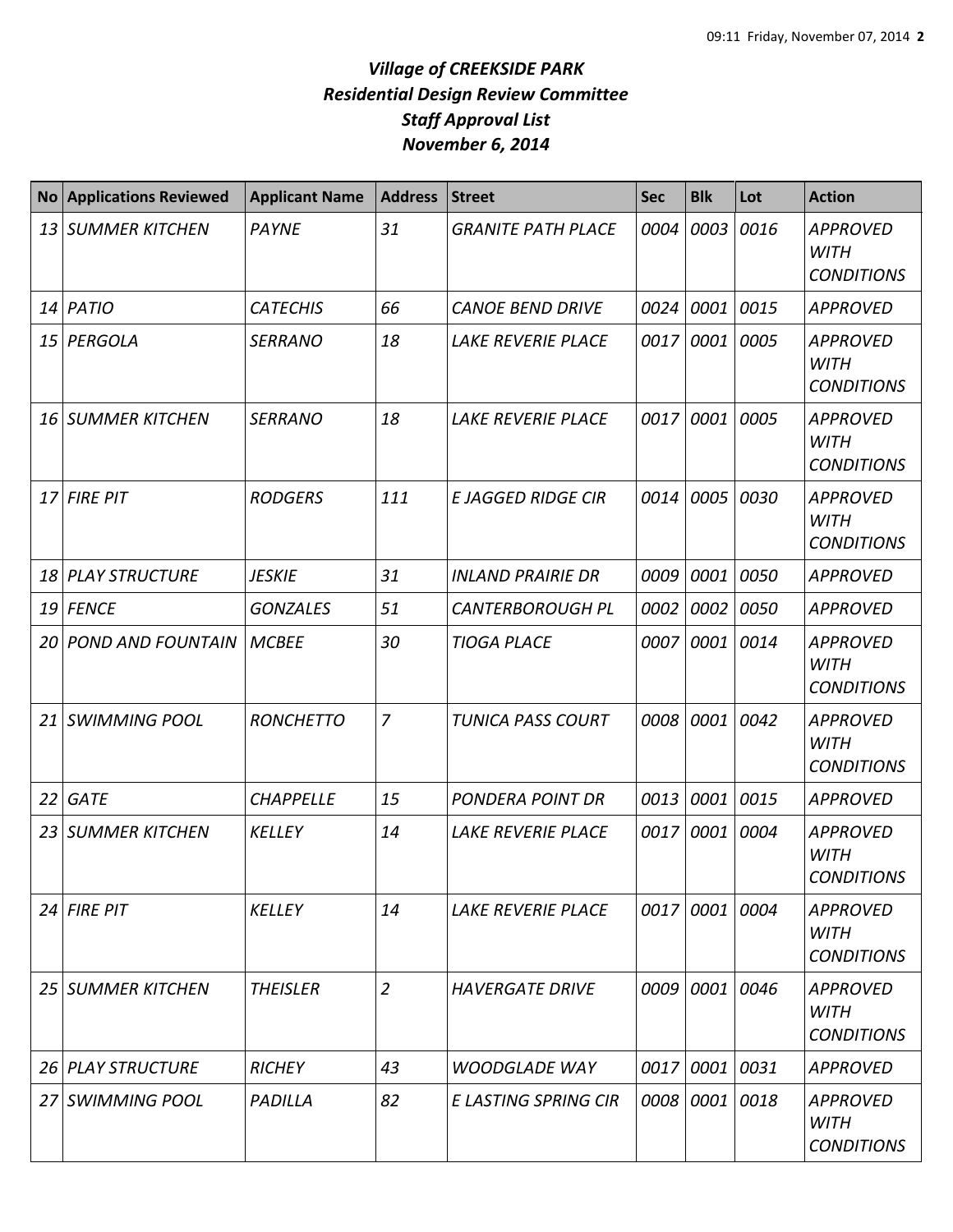| <b>No</b> | <b>Applications Reviewed</b> | <b>Applicant Name</b> | <b>Address</b> | <b>Street</b>               | <b>Sec</b> | <b>Blk</b>     | Lot  | <b>Action</b>                                       |
|-----------|------------------------------|-----------------------|----------------|-----------------------------|------------|----------------|------|-----------------------------------------------------|
| 28        | <b>PATIO COVER</b>           | PADILLA               | 82             | E LASTING SPRING CIR        | 0008       | 0001           | 0018 | <b>APPROVED</b><br><b>WITH</b><br><b>CONDITIONS</b> |
| 29        | <b>SUMMER KITCHEN</b>        | PADILLA               | 82             | E LASTING SPRING CIR        | 0008       | 0001           | 0018 | <b>APPROVED</b><br><b>WITH</b><br><b>CONDITIONS</b> |
| 30        | <b>POOL BATH</b>             | PADILLA               | 82             | <b>E LASTING SPRING CIR</b> | 0008       | 0001           | 0018 | <b>APPROVED</b><br><b>WITH</b><br><b>CONDITIONS</b> |
| 31        | <b>SWIMMING POOL</b>         | <b>QUIJANO</b>        | 22             | <b>SOLEBROOK PATH</b>       | 0014       | 0001           | 0020 | <b>APPROVED</b><br><b>WITH</b><br><b>CONDITIONS</b> |
|           | 32 SUMMER KITCHEN            | <b>KITE</b>           | 47             | <b>SPINCASTER DRIVE</b>     | 0030       | 0001           | 0039 | <b>APPROVED</b><br><b>WITH</b><br><b>CONDITIONS</b> |
| 33        | <b>PATIO COVER</b>           | <b>KORNFUEHRER</b>    | 31             | <b>NAGSHEAD PLACE</b>       | 0021       | 0001           | 0047 | <b>APPROVED</b><br><b>WITH</b><br><b>CONDITIONS</b> |
| 34        | <b>SUMMER KITCHEN</b>        | <b>KORNFUEHRER</b>    | 31             | <b>NAGSHEAD PLACE</b>       | 0021       | 0001           | 0047 | <b>APPROVED</b><br><b>WITH</b><br><b>CONDITIONS</b> |
| 35        | <b>FIREPLACE</b>             | <b>KORNFUEHRER</b>    | 31             | <b>NAGSHEAD PLACE</b>       | 0021       | 0001           | 0047 | <b>APPROVED</b><br><b>WITH</b><br><b>CONDITIONS</b> |
| 36        | <b>SWIMMING POOL</b>         | <b>BOWMAN</b>         | 50             | <b>RIVER RIDGE LOOP</b>     | 0003       | 0001           | 0001 | <b>APPROVED</b><br><b>WITH</b><br><b>CONDITIONS</b> |
|           | 37 PERGOLA                   | <b>KNIPPER</b>        | 15             | <b>WRANGLER PASS DR</b>     |            | 0015 0001 0004 |      | <b>APPROVED</b><br><b>WITH</b><br><b>CONDITIONS</b> |
|           | 38 SWIMMING POOL             | <b>BANDIN</b>         | 38             | <b>SHALLOWFORD PLACE</b>    | 0011       | 0001           | 0018 | <b>APPROVED</b><br><b>WITH</b><br><b>CONDITIONS</b> |
| 39 I      | <b>ATTACHED STORAGE</b>      | <b>BANDIN</b>         | 38             | SHALLOWFORD PLACE           | 0011       | 0001 0018      |      | <b>APPROVED</b><br>WITH<br><b>CONDITIONS</b>        |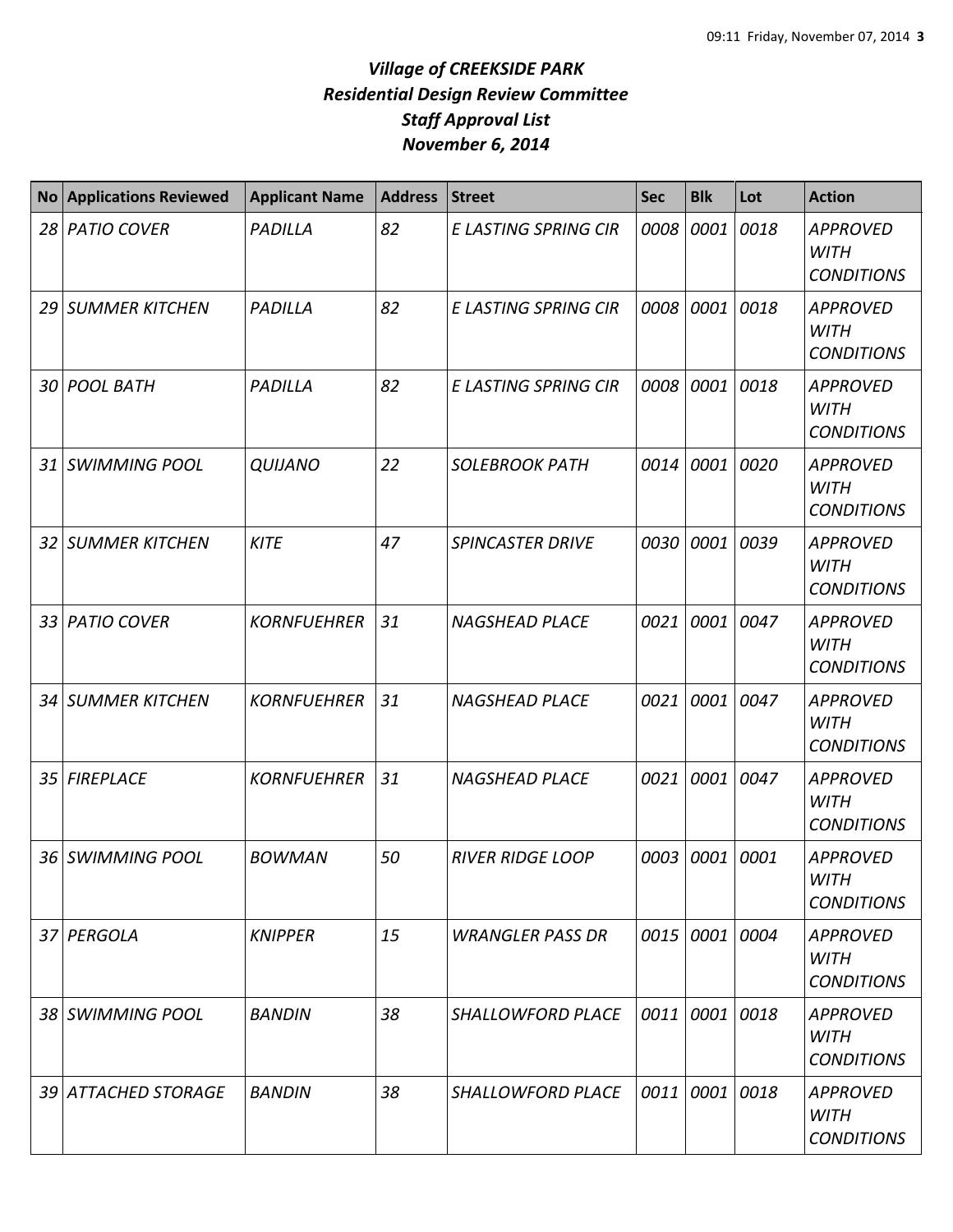| <b>No</b> | <b>Applications Reviewed</b> | <b>Applicant Name</b> | <b>Address</b> | <b>Street</b>             | <b>Sec</b> | <b>Blk</b> | Lot  | <b>Action</b>                                       |
|-----------|------------------------------|-----------------------|----------------|---------------------------|------------|------------|------|-----------------------------------------------------|
|           | 40 SUMMER KITCHEN            | <b>GRUBA</b>          | 231            | <b>W TUPELO GREEN</b>     | 0013       | 0001       | 0003 | <b>APPROVED</b><br><b>WITH</b><br><b>CONDITIONS</b> |
| 41        | PATIO                        | <b>GRUBA</b>          | 231            | <b>W TUPELO GREEN</b>     | 0013       | 0001       | 0003 | <b>APPROVED</b>                                     |
| 42        | <b>PLAY STRUCTURE</b>        | <b>RANGEL</b>         | 51             | <b>N SHIMMERING ASPEN</b> | 0019       | 0001       | 0011 | <b>APPROVED</b>                                     |
| 43        | <b>PATIO COVER</b>           | <b>COUNSELL</b>       | 6              | <b>CHIPPEWA TRAIL</b>     | 0003       | 0004       | 0024 | <b>APPROVED</b><br><b>WITH</b><br><b>CONDITIONS</b> |
| 44        | <b>PLAY STRUCTURE</b>        | <b>DEL VALLE</b>      | 111            | <b>S SAWBRIDGE CIRCLE</b> | 0029       | 0002       | 0018 | <b>APPROVED</b>                                     |
| 45        | <b>WINDOWS</b>               | <b>SOEDER</b>         | 74             | <b>LAKE REVERIE PLACE</b> | 0017       | 0001       | 0019 | <b>APPROVED</b>                                     |
| 46        | <b>SWIMMING POOL</b>         | <b>WRIGHT</b>         | 18             | <b>HOLLYFLOWER PLACE</b>  | 0015       | 0001       | 0023 | <b>APPROVED</b><br><b>WITH</b><br><b>CONDITIONS</b> |
| 47        | <b>SUMMER KITCHEN</b>        | <b>CHAD</b>           | $\overline{2}$ | <b>STAR IRIS PLACE</b>    | 0014       | 0001       | 0026 | <b>APPROVED</b><br><b>WITH</b><br><b>CONDITIONS</b> |
| 48        | <b>ATTIC CONVERSION</b>      | <b>BAYON</b>          | 15             | <b>RIVER RIDGE LOOP</b>   | 0003       | 0003       | 0002 | <b>APPROVED</b><br><b>WITH</b><br><b>CONDITIONS</b> |
| 49        | PAVING                       | <b>ESPONDA</b>        | 6              | <b>CELESTE COURT</b>      | 0003       | 0002       | 0004 | <b>APPROVED</b>                                     |
| 50        | PAVING                       | <b>GUERRERO</b>       | $\overline{z}$ | <b>CELESTE COURT</b>      | 0003       | 0002       | 0002 | <b>APPROVED</b>                                     |
| 51        | <b>PATIO COVER</b>           | <b>CATHECHIS</b>      | 66             | <b>CANOE BEND DRIVE</b>   | 0024       | 0001       | 0015 | <b>APPROVED</b><br><b>WITH</b><br><b>CONDITIONS</b> |
| 52 I      | <b>PLAY STRUCTURE</b>        | DELERY                | 30             | PLEASANT POINT PL         | 0008       | 0001       | 0047 | <b>APPROVED</b>                                     |
|           | 53   SWIMMING POOL           | RAMIREZ               | 23             | E WADING POND CIR         | 0008       | 0001 0006  |      | <b>APPROVED</b><br><b>WITH</b><br><b>CONDITIONS</b> |
|           | 54 PERGOLA                   | RAMIREZ               | 23             | E WADING POND CIR         |            | 0008 0001  | 0006 | <b>APPROVED</b><br>WITH<br><b>CONDITIONS</b>        |
| 55        | <b>SUMMER KITCHEN</b>        | RAMIREZ               | 23             | E WADING POND CIR         | 0008       | 0001       | 0006 | <b>APPROVED</b><br><b>WITH</b><br><b>CONDITIONS</b> |